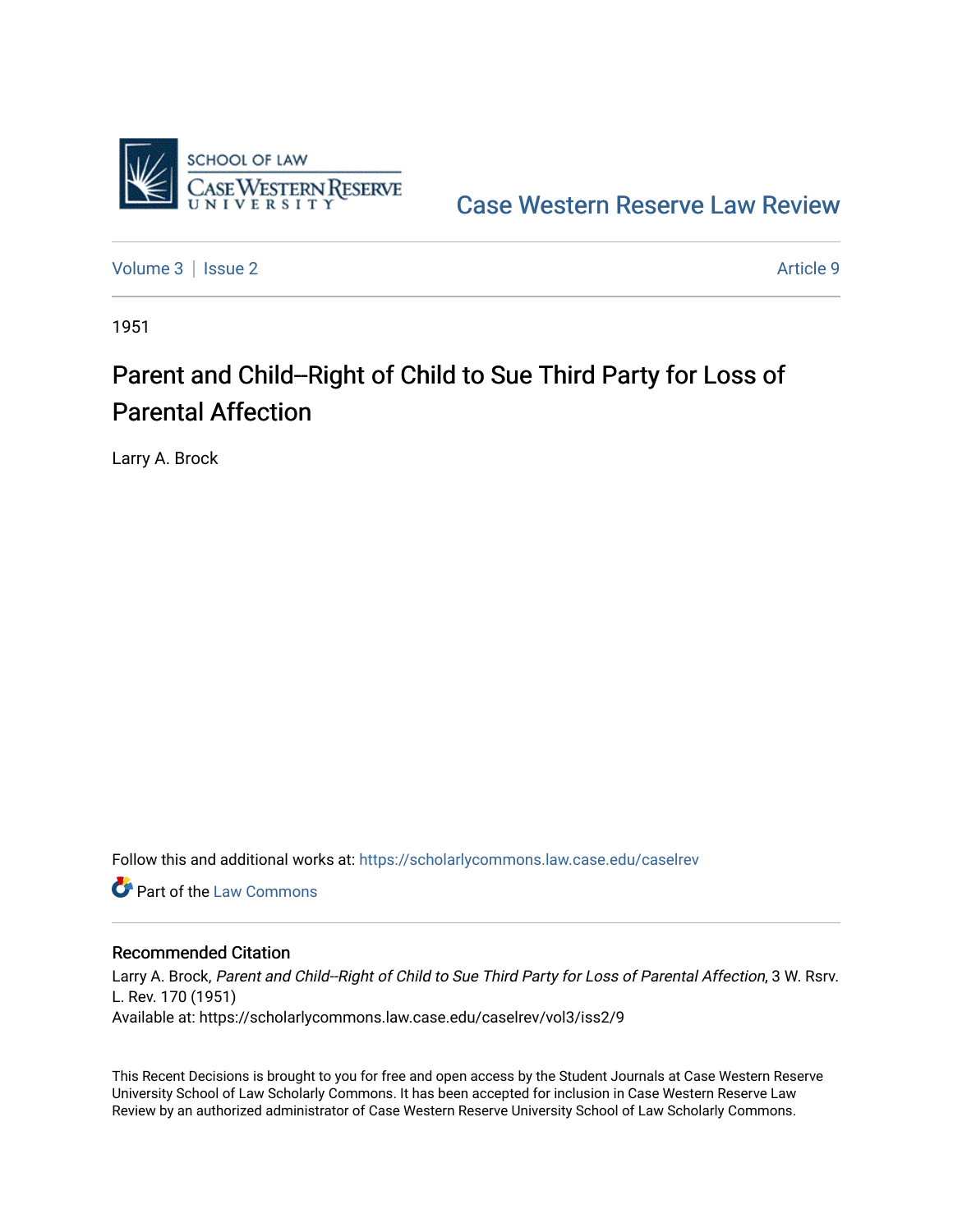## *Recent Decisions*

## **PARENT AND CHILD- RIGHT OF CHILD TO SUE THIRD PARTY FOR LOSS OF PARENTAL AFFECTION**

In *Glettz* v. *Glettz,'* the plaintiff, a minor, brought an action against his paternal grandparents for the loss of the "love, affection, society, guidance and companionship" of his father, alleging a willful and malicious breaking up of the plaintiff's home. The court of appeals affirmed the lower court's decision sustaining the defendant's demurrer on the ground that no cause of action was stated. The creation of such cause of action was held to be a matter for legislative rather than judicial concern.

This is the first Ohio case raising the question of a child's right to sue a third party for the alienation of affections of his parent.

When the question first came to the attention of an American court, in 1934, the right of action was denied the child.<sup>2</sup> Courts in six other jurisdictions, now including Ohio, have given this same answer.<sup>8</sup>

Four courts, however, have recognized a right of action by the child.<sup>4</sup> The courts in this latter group base their decisions on: (1) the concept of the family as an entity with mutual rights and duties among the members, one right being that of the child to the affection, guidance and society of his parents; (2) a recognition of a right of the child to the protection of the integrity of the home and to the maintenance intact of his relations with his parents against unwarranted interference by an outsider; and (3) the principle of the flexibility of the common law in recognizing and enforcing a right even when there is no precedent for the action.

The courts holding that the child has no cause of action arrive at this conclusion for a variety **of** reasons: that the gist of an action for alienation of affections where a spouse is plaintiff is the loss of consortium, and that there is no right of consortium between child and parent;<sup>5</sup> that, since the child has no right of action against his parents for loss of parental society

**<sup>&#</sup>x27;88** Ohio App. 337, 98 N.E.2d 74 **(1951)**

<sup>&#</sup>x27;Morrow v. Yannantuono, **152** Misc. 134, 273 N.Y. Supp. **912** (Sup. Ct. 1934) In Coulter v. Coulter, 73 Colo. 144, 214 Pac. 400 (1923) the issue was raised but not decided by the court. Also see Cole v. Cole, 277 Mass. **50, 177** N.E. **810** (1931). 'Edler v. MacAlpine-Downie, **180** F.2d **385** (D.C. Cir. 1950); McMillan v. Taylor, *160* F.2d 221 (D.C. Cit. 1946); Taylor v. Keefe, 134 Conn. **156, 56** A.2d 768 (1947); Nelson v. Richwagen, **95** N.E.2d 545 (Mass. 1950); Henson v. Thomas, **231** N.C. 173, 56 S.E.2d 432 (1949); Gleitz v. Gleitz, 88 Ohio App. 337, 98 N.E.2d 74 **(1951);** Garza v. Garza, 209 S.W.2d 1012 (Tex. Civ. App. 1948). In Rudley v. Tobias, 84 Cal. App.2d 454, 190 P.2d 984 (1948) and Katz v. Katz, **197** Misc. 412, **95** N.Y.S.2d **863** (Sup. Ct. **1950)** the child's right of action was held barred by statute. Also *see* White v. Thomson, 324 Mass. 140, 143, **85** N.E.2d 246, 247 (1949)

<sup>&#</sup>x27;Daily v. Parker, **152** F.2d 174 (7th Cir. 1945); Russick v. Hicks, **85** F. Supp. **281** (W.D. Mich. 1949); Johnson v. Luhman, 330 **111.** App. 598, **71** N.E.2d **810** (1947); Miller v. Monsen, 228 Minn. 400, 37 N.W.2d 543 (1949).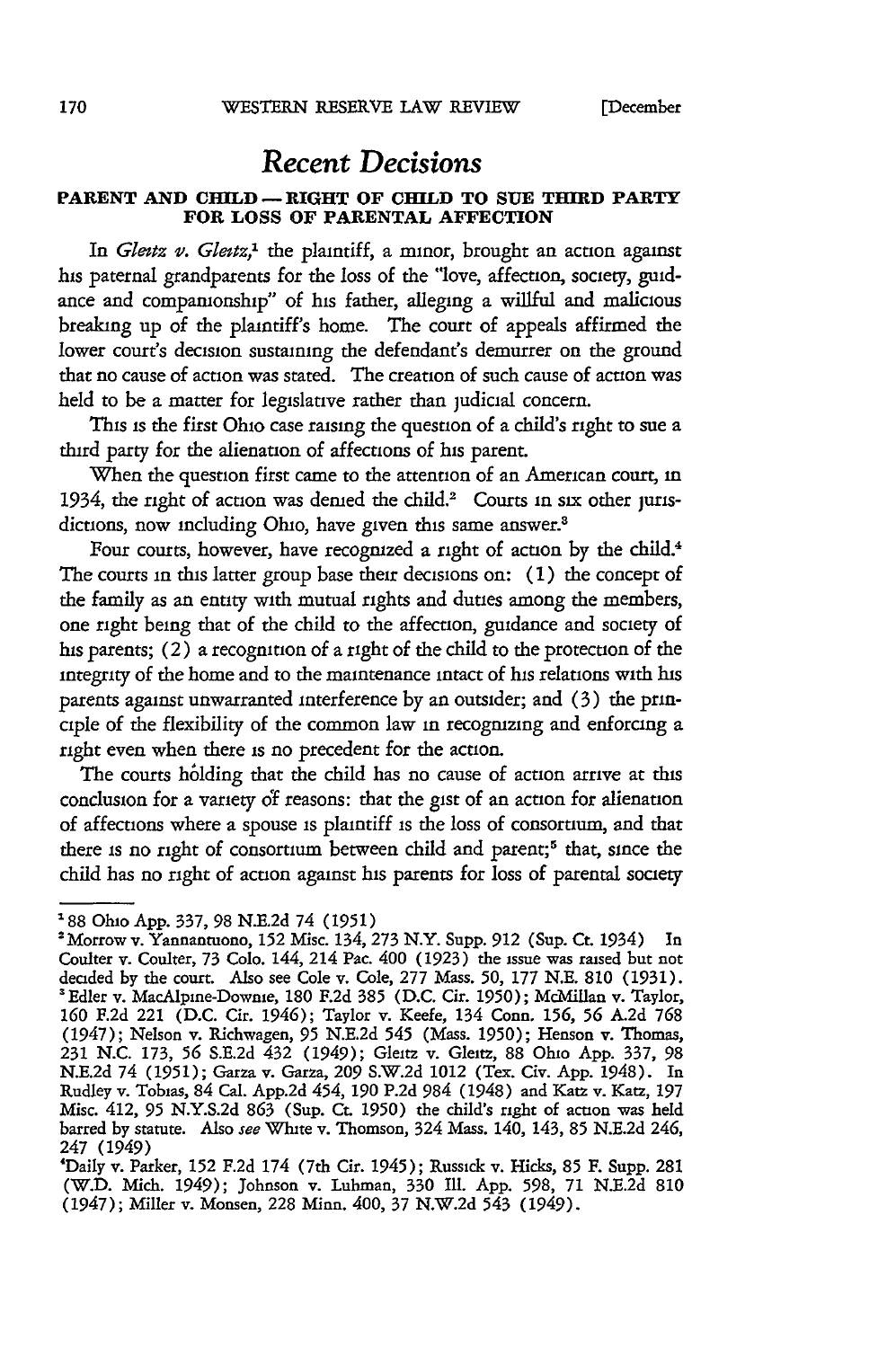and affection, he should have none against the third party;<sup>6</sup> that to recognize the right of action by the child would precipitate a flood of litigation;<sup>7</sup> that it would create a danger of fraudulent and extortionary suits;<sup>8</sup> that measuring damages in such a case would be too difficult to warrant allowing the action;<sup>9</sup> that permitting the suit would have no effect in deterring future home breakers;<sup>10</sup> that recent statutes barring alienation of affections actions against the third party by an injured spouse<sup>11</sup> indicate a public policy adverse to any extension of the action to children even in a state not having such statute;<sup>12</sup> and that to recognize the new cause of action would be a usurpation of a legislative prerogative.<sup>13</sup>

These reasons will not stand analysis.

The issue should not be whether any techmcal right to consortium exists, but whether the relational interest between child and parent is important enough to be protected legally against unwarranted interference by an outsider.<sup>14</sup>

Even if, because of policy considerations, the child's right to the affection of its parent cannot be enforced directly against the parent, the parent's

'Nelson v. Richwagen, **95** N.E.2d 545, 546 (Mass. 1950); Henson v. Thomas, 231 N.C. 173, 175, **56** S.E.2d 432, 434 (1949).

<sup>5</sup>Morrow v. Yannantuono, **152** Misc. 134, 135, 273 N.Y. Supp. 912, **913** (Sup. Ct. 1934). Also see Madden, **DomEsTic RELATIONS,** § **56** (1931). "Consortium means the compamonship or society of a wife the duties and obligations which by marriage husband and wife take upon themselves towards each other conjugal affection, society, and compamonship." Harris v. Kunkel, 227 Wis. 435, 437, 278 N.W 868, *869* (1938).

<sup>&</sup>quot;Taylor v. Keefe, 134 Conn. **156, 161, 56** A.2d 768, 770 (1947); Nelson v. Richwagen, **95** N.E.2d 545, 546 (Mass. 1950); Morrow v. Yannantuono, **152** Misc. 134, 135, 273 N.Y. Supp. 912, 914 (Sup. Ct. 1934). See 83 U. **OF** PA. L. REv. 276, 277 (1934).

<sup>8</sup> Taylor v. Keefe, 134 Conn. **156, 161, 56** A.2d 768, **770** (1947); Nelson v. Richwagen, **95** N.E.2d 545, 546 (Mass. 1950). See 83 U. **OF** PA. L. REv. 276, 277 (1934).

<sup>&#</sup>x27;Taylor v. Keefe, 134 Conn. **156,** 161, *56* A.2d 768, 770 (1947); Nelson v. Richwagen, **95** N.E.2d 545, 546 (Mass. **1950).** See 83 U. **OF** PA. L. REv. **276,** 277 (1934).

<sup>&</sup>lt;sup>10</sup> Morrow v. Yannantuono, 152 Misc. 134, 135, 273 N.Y. Supp. 912, 914 (Sup. Ct. 1934).

<sup>&#</sup>x27;See for example: **CAL.** CiV. CODE, § 43.5 (1949); **MICH. STAT.** *ANN.,* § 25.191 (1937); N.Y. Civ. PRAc. *ACT,* § <sup>6</sup> 1-a. These so-called "heart balm" statutes have been interpreted to bar an action by the child as well as by the spouse. Rudley v. Tobias, 84 Cal. App.2d 454, 190 P.2d 984 (1948); Katz v. Katz, **197** Misc. 412, 95 N.Y.S.2d **863** (Sup. Ct 1950). Contra: Russick v. Hicks, 85 F. Supp. 281 (W.D. Mich. 1949). Ohio has no such statute although "heart balm" bills have been introduced several tumes in the legislature.

<sup>&#</sup>x27;Taylor v. Keefe, 134 Conn. **156,** 163, **56** A.2d **768,** 771 (1947).

um<sub>ens</sub> v. 110010, 191 Comm. 190, 109, 90 mma 700, 771 (1947);<br><sup>13</sup> Henson v. Thomas, 231 N.C. 173, 176, 56 8 B.2d 422, 424, (1040); Gleitz v. Gleitz, 88 Ohio App. 337, 338, 98 N.E.2d 74 (1951); Garza v. Garza, **209** S.W.2d 1012, 1015 (Tex. Civ. App. 1948).